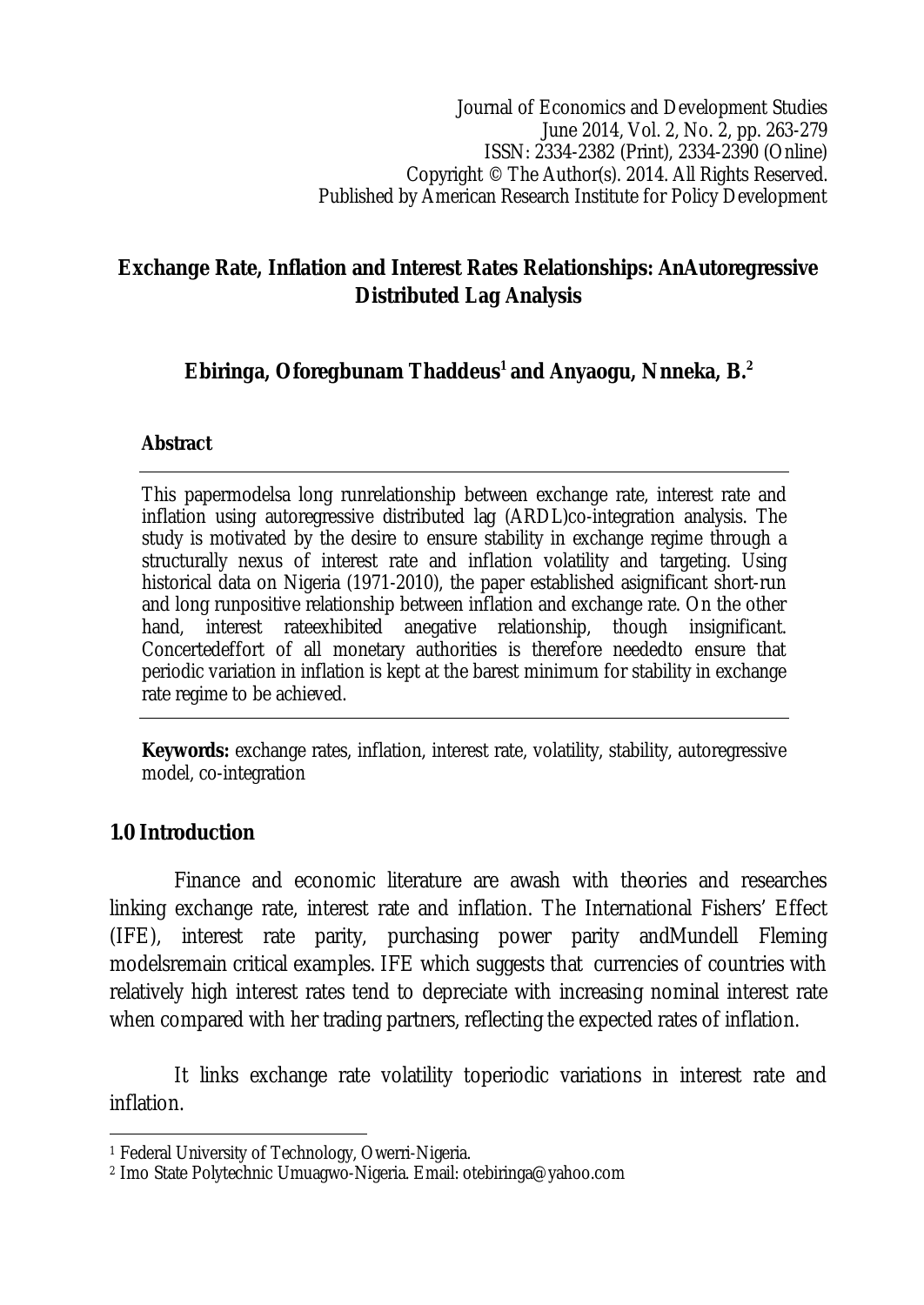Sundavist (2002)insist that the differences in anticipated inflation that are embedded in the nominal interest rates are affecting the future spot rate of exchange. The IFE in its generalized formmodelsrelationships between the interest rate differentials of two countries and their corresponding inflation differentials, to the extent that countries with high rates of inflation would have higher nominal interest rates than those with lower rates of inflation.The purchasing power theory (PPP), on the other hand, states that the normal equilibrium rate of exchange between two inconvertible currencies is determined by the ratios of their purchasing powers; hence the rate of exchange tends to be established at the point of equality between the purchasing powers of the two currencies (Nucu, 2011). In essence, when one country's inflation rate rises relative to that of another country, it experiences decreases in exportsand increases imports, thereby depressing the value of the country's currency. The PPP theory in the views of Shangufta (2011) suggests that changes in exchange rate are caused by inflation rate differentials, while difference in nominal interest rates is attributed to difference in expected rates of inflation given that real interest rates are the same across countries. This paper therefore undertakes to empirically evaluate the interdependencies and significance of the relationships between exchange rate, interest rate and inflation in the short run as well as its sustainability in the long run using Nigeria as a case study.

### **2.0 Theoretical Literature**

At the heart of the modelling the relationship between exchange rate and interest rate and inflation are theories and postulates that underpin volatility in their periodic values, which includes but not limited to:

#### 2.1 Exchange Rate Theories

Exchange rate is one of the basic economic tools that are used to correct a number of economic misalignments facing nations. It has been widely applied in most structural adjustment programmes across the world. It has been used as a strategic policy vehicle for directing the direction of flow of economic resources (skilled labour, Capital, managerial know-how, and foreign exchange) into import and export sectors. However, for this to result to sustainable economic growth and development stability must be maintained in exchange rate regime (Schaling, 2008). A number of theories have been postulated for the determination of exchange rate.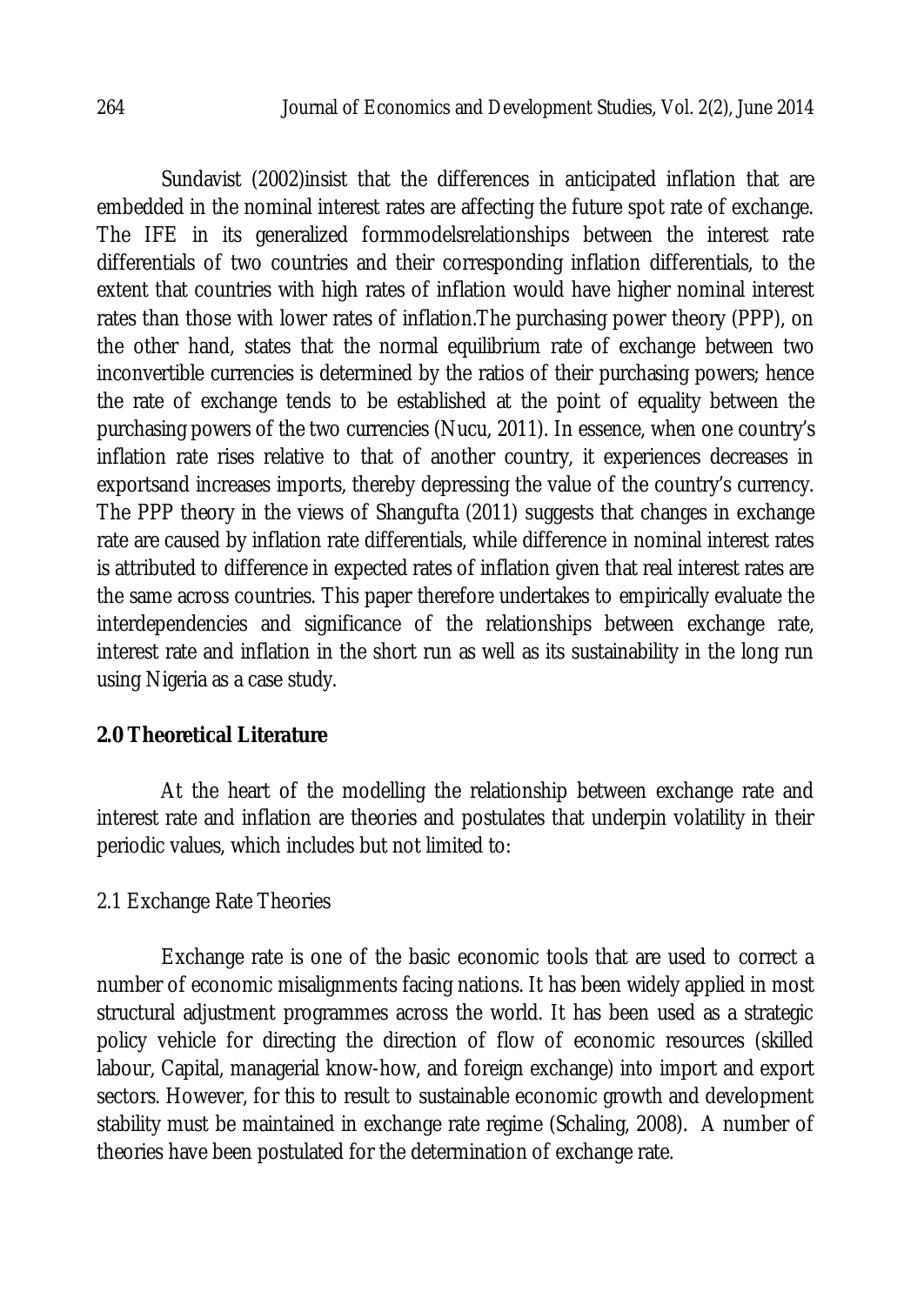They include Purchasing Power Parity (PPP) Theory, Interest Rate Parity theory, Demand and Supply Theory, Portfolio-balance Theory etc.

# 2.1.1 Purchasing Power Parity (PPP) Theory

The purchasing power theorem as posit byKuttner& Posen (2006) assumes that the normal equilibrium rate of exchange existing between two inconvertible currencies is determined by the ratios of their purchasing powers, hence the rate of exchange tends to be established at the point of equality between the purchasing powers of the two currencies. In essence, when one country's inflation rate rises relative to that of another country, decrease exports and increases imports depress the country's currency. The theory attempts to quantify inflation-exchange rate relationship by insisting that changes in exchange rate are caused by the inflation rate differentials (Kara& Nelson, 2002).In absolute terms, PPP theory states that the exchange rate between the currencies of two countries equals the ratio between the prices of goods in these countries (Ndungu, (1997), implying that exchange rate must change to adjust to the change in the prices of goods in the two countries. However, the expected inflation differential equals the current spot rate and the expected spot rate differential (Kamin, 1997).

The PPP in its simplest form asserts that in the long run, changes in exchange rate among countries will tend to reflect changes in relative price level. Kamin&Klau, (2003) are ofvthe view that if exchange rates are floating, the observed movement can be explained entirely in terms of changes in relative purchasing power while if it is fixed, equilibrium can be determined by comparing satisfactory methods for:

- $\triangleright$  Explaining the observed movements in exchange rates for countries whose rates were floating
- $\triangleright$  Determining equilibrium parity rates for whose countries whose surviving rates were out of line with post war market conditions.
- $\triangleright$  Assessing the appropriateness of an exchange rate.

Despite criticisms of PPP theory, the theoretical foundation and explanation may sound reasonable and acceptable but its practical application in real situation may be an illusion, especially in the long run (Grigorianm, 2004).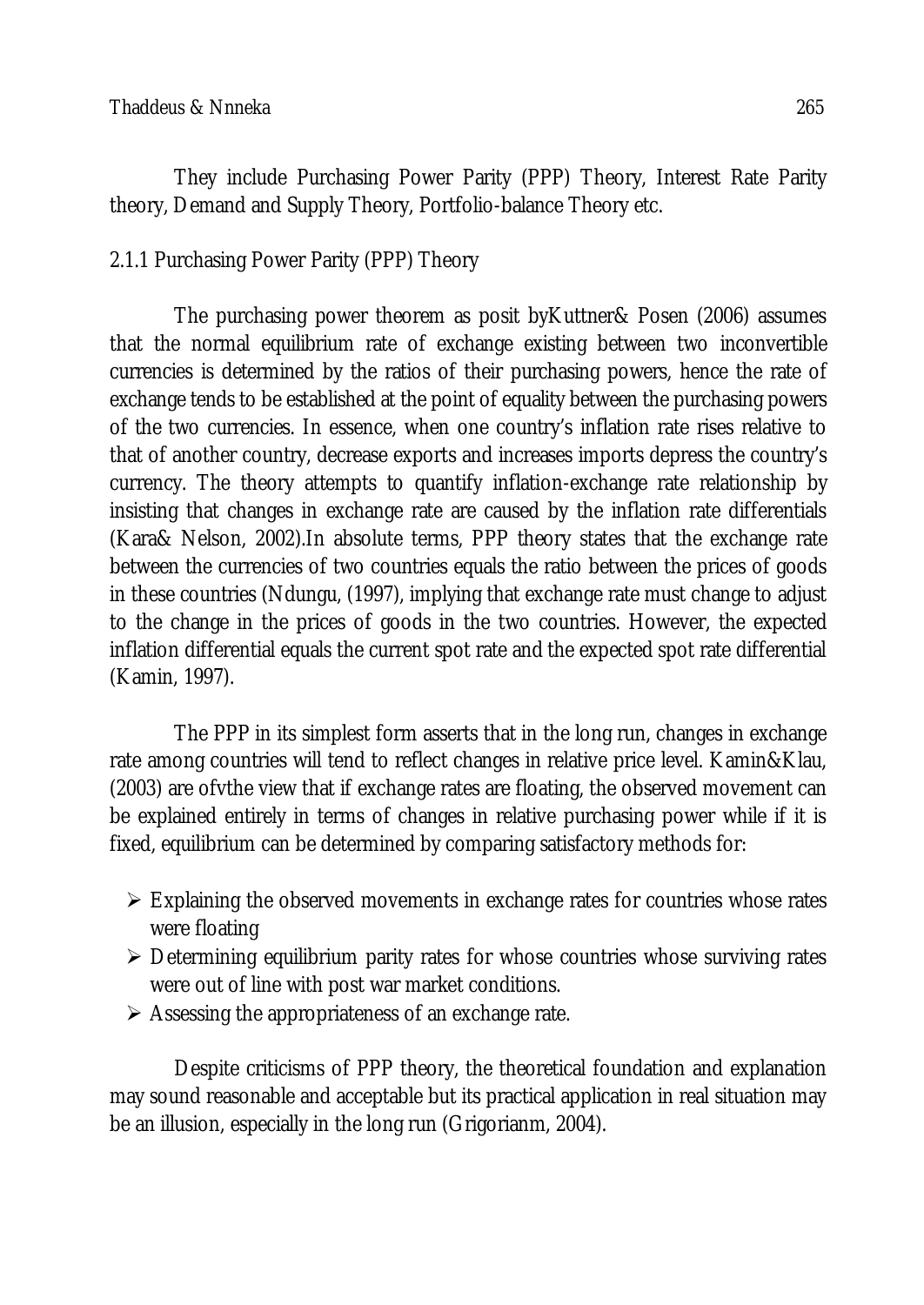The pitfalls notwithstanding, PPP theory is generally a sine-quo-non in the exchange rate determination literature, and continues to remain relevant in the determination of exchange rate among countries of the world (Nucu, 2011).

# 2.1.2 Interest Rate Parity Theory

The interest rate parity characterizes the relationship between interest rate and exchange rate of two countries. It assumes that the exchange rate of two countries will be affected by their interest rate differentials. The interest rate parity tries to relate interest rate of one country to the exchange value of her trading partner (Fadli, et al;2011). In other words, interest rate charge in a country is a reflection of the exchange value of the currency of that country and her trading partners(s). Accordingly, the difference in the rate of interest in two countries should be able to explain the exchange value of the currencies of the countries (Alum, 2012). Thus, when interest rates are low, exchange value of the domestic currency in relation to international currencies will be low (devaluation). The reverse is the case if interest rates are high. But where relative interest rates levels exist, an increase in a country's interest rates will lead to a depreciation of its currency (Bergen, 2010). This is same as traditional flow model, which posits that increase in domestic interest rate relative to foreign interest rate causes an appreciation of the exchange rate through induced capital inflow (Alex & Innes, 2006). Thus, changes in interest rate (interest rate differentials) can cause major changes in the exchange ratesCarrera and Restout (2008). In the views of Abdul & Husain (2010)the nexus between exchange rate and interest rates can be explained in the following steps:

- $\triangleright$  Increasing domestic present interest attracts more foreign capital
- $\triangleright$  Increasing preference to purchase more foreign-dominated bonds.
- $\triangleright$  Increasing demandforforeign currencyput pressure on the value of foreign currency.

This therefore goes to show that the relationship between interest rate changes and the exchange rate volatility is usually inverse relationship (Alum, 2012). Hence, the interest rate structures between two economies show their exchange rates. Interest rates differentials are therefore a major determinant of exchange rate (Fadli, et al; 2011).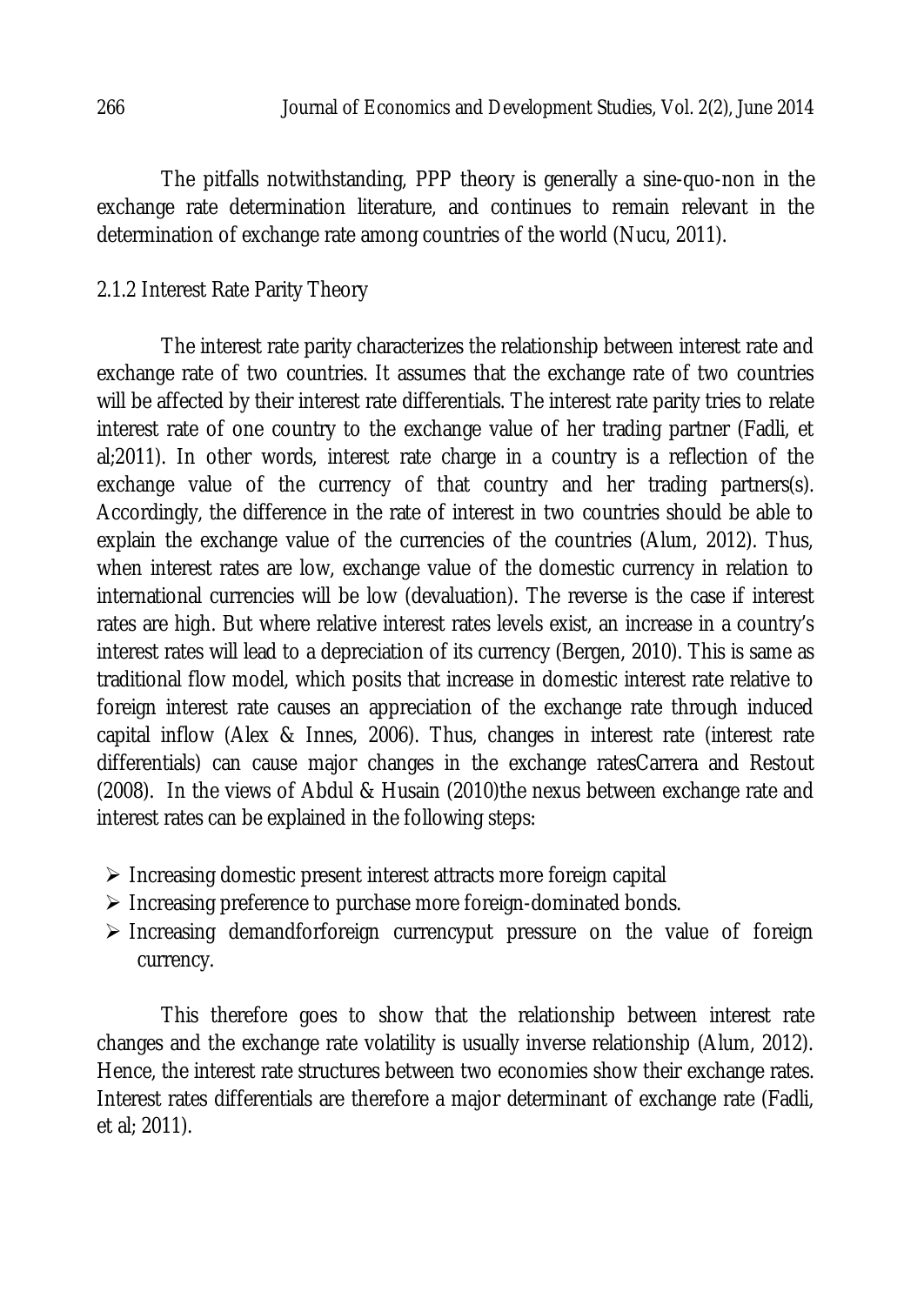### 2.1.3 Inflation Theories

**Demand Pull:** The demand pull suggests that the inflation occurs when the aggregate demand for goods and services is greater than aggregate supply, such that the resultant excess cannot be satisfied by running down the existing stock, diverting surplus from exports market to the domestic market.

**The cost push school:** The cost push schoolsuggests that inflation arises from increase in the cost of production, rise in wages from trade union activities and embodies a socio-political view (Alpanda, et al; 2010). The cost push views attribute inflation to a host of non-monetary supply oriented influences of shocks that raise costs and consequently price.

**The structuralists:** The structuralistsaccording to Ezirim, et al (2012) explains the long run inflationary trend in developing countries in terms of structural rigidities, market imperfection and social tension, relative inelasticity of food supply, foreign exchange, contracts protective measures, rise in demand for food, fall in export earnings, hording import substations, industrialization, political instabilities.

**The Monetarists:** The Monetaristsopined that "inflation is always and everywhere" hence prices tend to rise when the rate of increase in money supply is greater than the rate of increase in real output of goods and services. This as Sundqvist (2002) explained, is in line with Fisher's equation of exchange.

 $MV = PT$  ... (1)

Where:  $M =$  Supply of money

- $V =$  Velocity of money in circulation
- $P =$  Price of goods and services and
- $T =$  the transaction (output)

On the other hand, asAbdul & Husain (2010) argued imported inflation arises from international trade where inflation is transmitted from inflationary country to the other, especially during the period of rising price all over the world.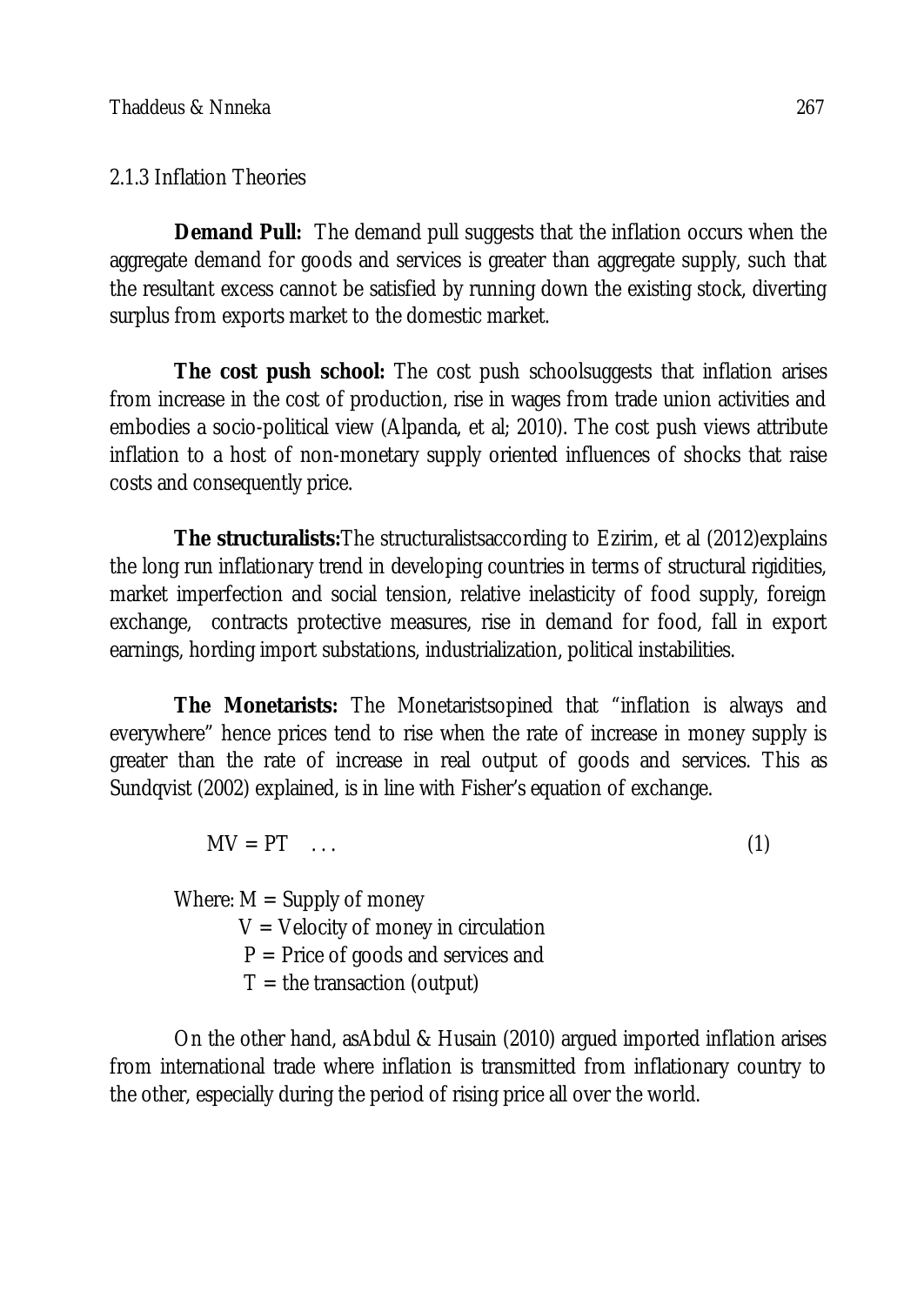#### Empirical Literature

Bergen (2010) is of the view that the high interest rate policy doesn't defend currencies against speculative attacks; implying that there is a stinking lack of any systematic association between interest rates and the outcome of speculative attack. However, Utami and Inanga (2009) while examining the influence of interest rate differentials on exchange rate changes based on the IFE theory and the influence of inflation rate and interest rate differentials in Indonesia using quarterly and yearly data for the interest , inflation differentials and changes in exchange rate over a five year period, 2003-2008 used four foreign countries namely: the USA, Japan, Singapore and the UK and Indonesia as the home country, found that interest rate differentials have positive but no significant influence on changes in exchange rate for the USA, Singapore and the UK, relative to that of Indonesia. On the other hand, interest rate differentials have negative significant influence on changes in exchange rate for Japan. Alsothe results also that several inflation rate differentials have significantpositive influence on interest rate differentials.

In another study, Alex and Inne (2006), investigated the relationship between expected inflation and nominal interest rates in South Africa and the extent to which the Fisher Effect hypothesis holds using 3months banker's acceptance rate and the 10 year government bond rate to proxy both short and long term interest rates, found the existence of long term unit proportional relationship between nominal interest rates and expected inflation using Johansen co-integration test.

Nucu (2011) examined the influence ofgross domestic product (GDP), inflation rate, money supply, interest rates and balance of payments on exchange rate of Romanian against the most important currencies (EUR, USD) for the period 2000 to 2010 and found an inverse relationship between exchange rate (EUR/RON), GDP, and money supply. On the order hand a directrelationshipwas found between EUR/RON, Inflation and Interest rate. The validation of the correlation between exchange rate and balance of payment could not be established because it is not significant.

Odedokun (1995) using data from 35 countries for the period 1971 to 1990, obtained results suggesting that monetary growth, rate of domestic currency depreciation, and the expectation of inflation have positive effects on inflation, while expansion of per capita food production as well as overall economic growth serve to reduce inflation rates.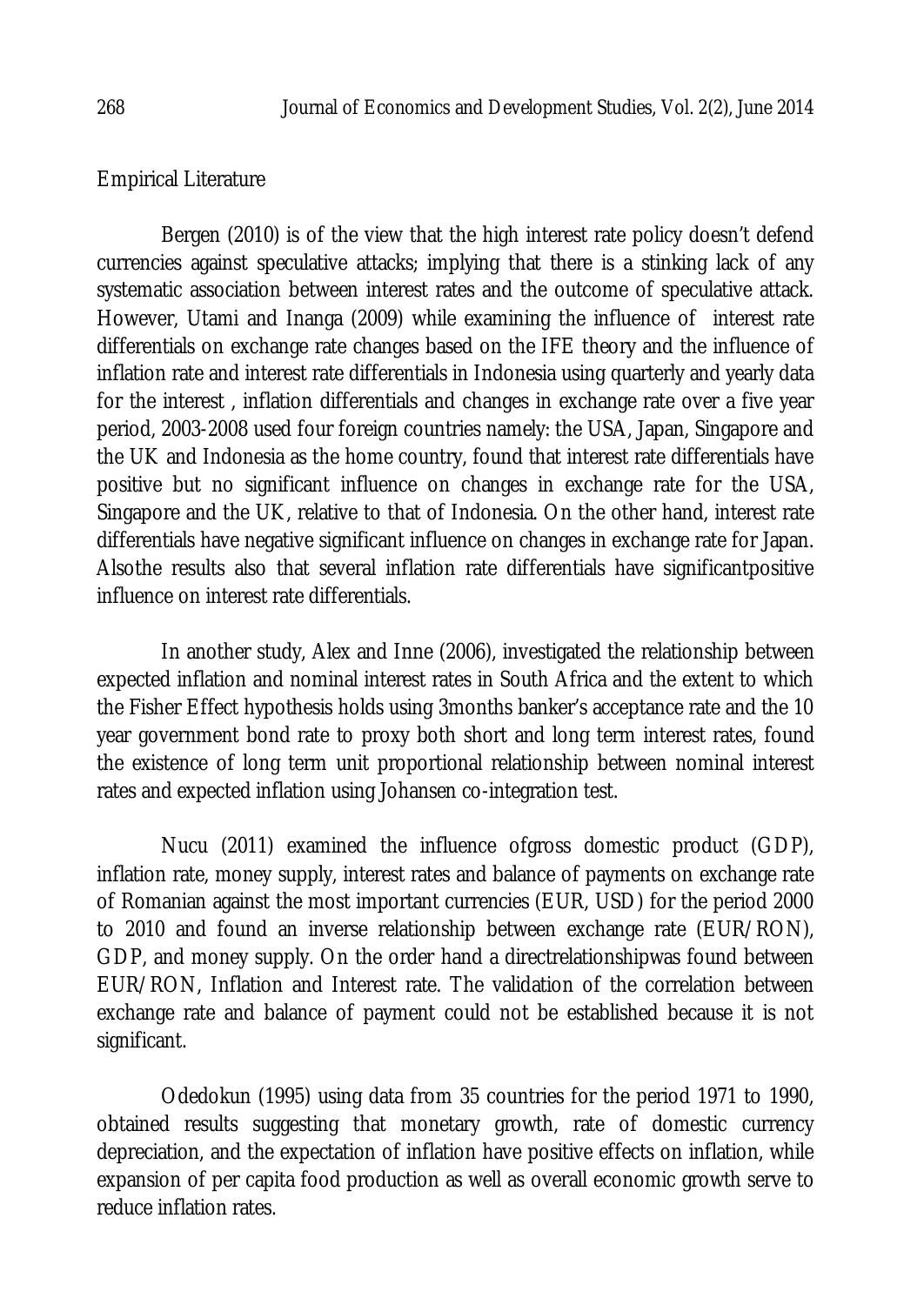Ezirim, et al (2012) investigated the interdependencies between exchange rates and inflation **r**ates behavior in Nigeria. Using autoregressive distributed lag analytical framework, they found that exchange rates movements and inflation spiral are cointegrated, associating both in the short run and in the long run. Thus, indicating that in a regime of inflation targeting,policy aimed at exchange rates manipulation becomes a proper monetary action, and vice versa. The present study includes interest rate asone of the explanatory variables given that it is one of the important monetary phenomena, which is a key driver of exchange rate in an economy.

# **3.0 Methodology**

This study isexperimentalin its approach; this informs the co-relational design adopted for analysis of association between variables.Accordingly, the paper employs econometric tool of auto-regressive distributed lag to co-integrate andanalyse the relationship between exchange rate, interest rate and inflation in Nigeria.However, extensive diagnostic tests are carried out on the variables and models specified. Based on theoretical and empirical review of the literature, the paper hypothesizes that current level of exchange rate (EXR) of Naira is a positive function of both interest rate and inflation, represented by the composite consumer price index and the lag value of exchange rates. This is informed by the effects of the partial adjustment mechanism earlier established inEzirim, et al (2012).

$$
EXR_t = \lambda_0 + \lambda_1 INT_t + \lambda_2 CPI_t + \lambda_3 EXR_{t-1} + E_t, \quad \lambda \text{is} > 0 \quad \dots \tag{2}
$$

Where  $\lambda_0$  is the intercept or constant

 $\lambda_1$ s are the parameters to be estimated, and $E_t$  is the stochastic error term. Recognizing the effects of trend (t) and seasonality in relationship, equation (2) changes to

$$
EXR_t = b_0 + b_1 INT_t + b_2 CPI_t + b_3 EXR_{t-1} + b_4 T + b_5 S1 + U_t - b_1 b_2 b_3 >
$$
  
0 ... (3)

Where  $b_0$  is the intercept or constant  $b_{1s}$ are the parameters to be estimated and $\mathit{U}_t$ is the stochastic error term.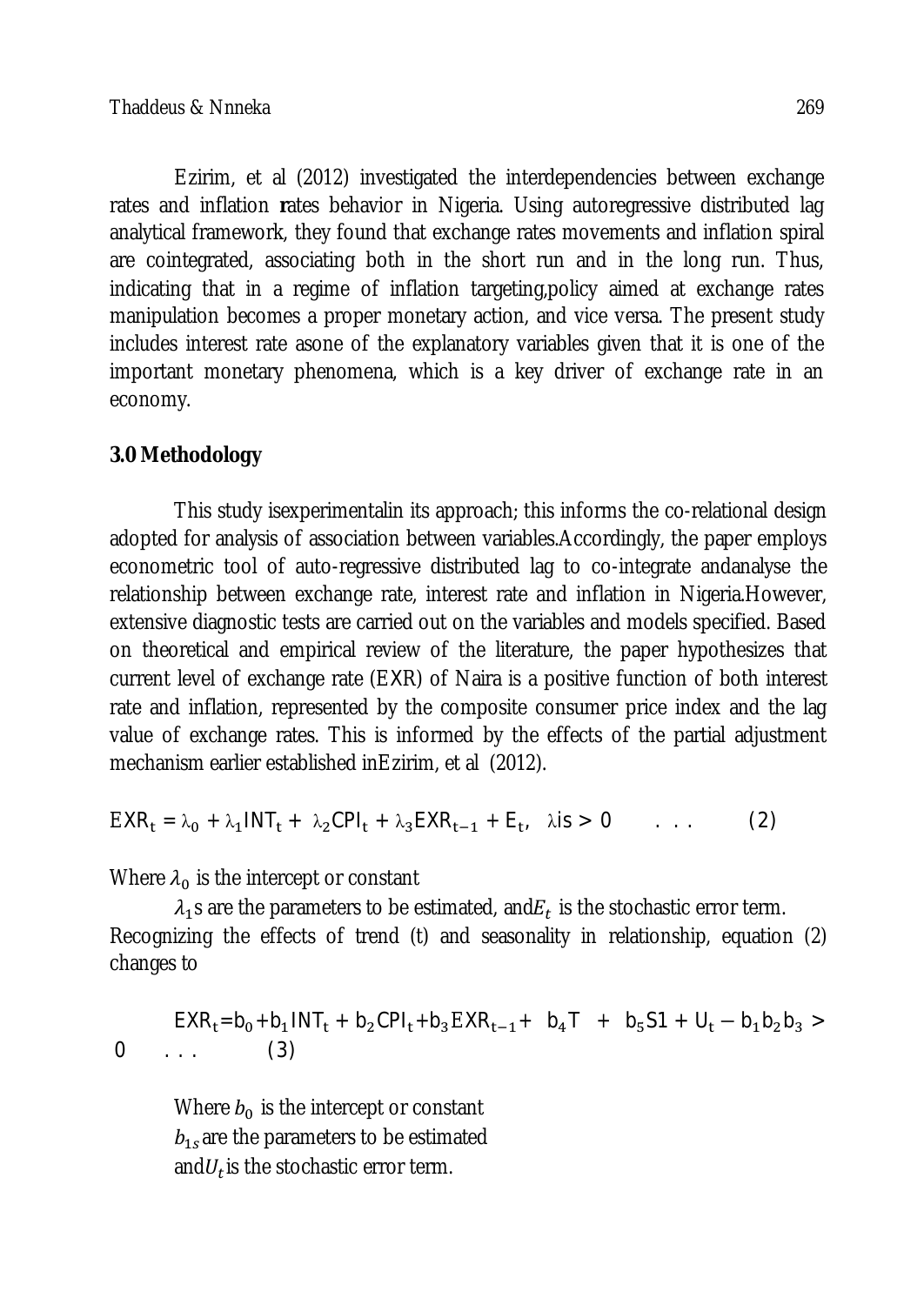In order to reduce the effect of possible trends and seasonal variation in the economy, we made use of the differenced of the variables.

Therefore, this study applied the Augmented Dickey - Fuller (ADF) Unit root test to check for the stationarity state of the variables.

The ADF is based on the hypothesis of  $\sigma_0 = 0$  against the alternative of  $\sigma_0 <$ 1 and is given by

$$
\Delta Y_t = \beta_0 + \beta_1 \, t \, \sigma_0 X_{t-1} \, \sum_{t=1}^p Y_t \Delta X_{t-1} +
$$
  
Et, 1, 2, 3, ... (4)

Where  $\Delta X_t$  is the first difference operator,  $\beta_0$  denotes the inclusion of an intercept,  $X_{t-1}$  is the lag of the dependent variable, while  $\Delta X_{t-1}$  is the difference of the lagged dependent variable,  $Y_t$  is a vector of the independent variable, and T is a time trend,  $Et$  is the error term, and P is the optimal lag length.

Augmented Dickey – Fuller (ADF) incorporates lagged values of the dependent variable in the regression model to ensure that the error term (Ut) is not auto correlated. This also ensures that the error term Ut is a white noise process.The Akaike Information Criteria is used to select the maximum lag length.From equations (2) and (3), it can be observed that the relationship between exchange rates, interest rate and inflation was loosely specified as an Auto regression (AR) model that follows the general form of ARDL:

 $\Delta EXR_t = b_0 + \sum_{1=1}^{m-1} b_1 \Delta NT_t + \sum_{1=1}^{m-1} b_2 \Delta CPI_t + \sum_{1=1}^{m-1} b_3 \Delta E \times$  $R_{t-1} + \sum_{1=1}^{m-1} b_4 T_t + \sum_{1=1}^{m-1} b_5 S_1 + U_t - b_1 b_2 b_3 > 0$  ... (4)

Where:

 $Y_t$  is a vector of the predictors (lagged values of exchange rate, inflation, interest rate, trends and seasonality variation).

U is a constant,  $X_k$ are coefficients to be estimated and  $U_t$  is a white noise disturbance.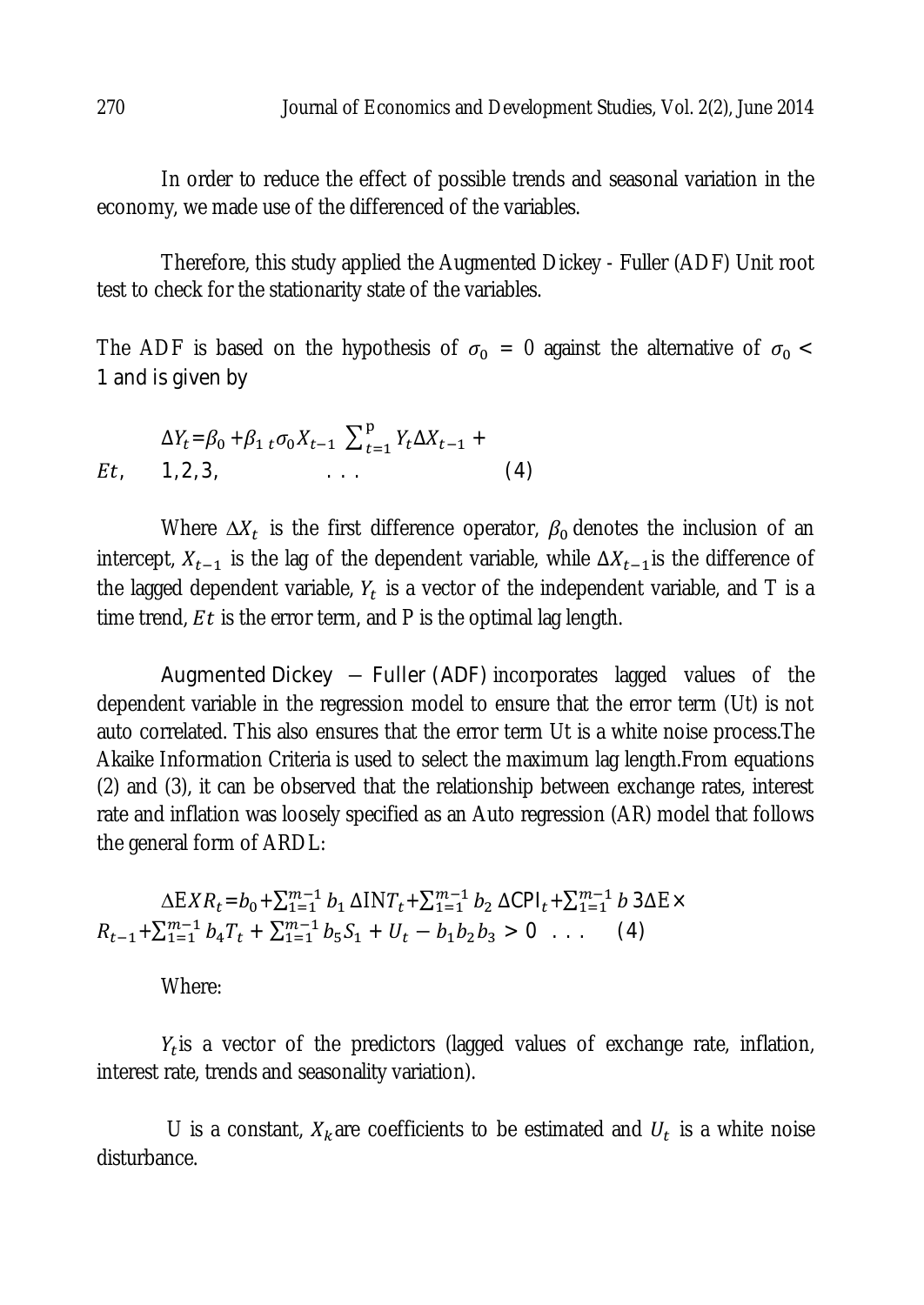The Auto-regressive distributed lag mechanism is a form of co-integration to determine if what obtains in the short-run will be sustained in the long-run. It makes use of error correction model (ECM) to check the effect of error.

### **Results and Discussions**

This paper made use of time series annual average exchange rates of naira with respect to the dollar, interest rate and changes in consumer price indices (CPI) from 1970 through 2010.

# **Table1: Autoregressive Distributed Lag Estimates**

ARDL(1,0,0) selected based on Schwarz Bayesian Criterion

\*\*\*\*\*\*\*\*\*\*\*\*\*\*\*\*\*\*\*\*\*\*\*\*\*\*\*\*\*\*\*\*\*\*\*\*\*\*\*\*\*\*\*\*\*\*\*\*\*\*\*\*\*\*\*\*\*\*\*\*\*\*\*\*\*\*\*\*\*\*\*\*\*\*\*\*\*\* Dependent variable is EXR 38 observations used for estimation from 1971 to 2010 \*\*\*\*\*\*\*\*\*\*\*\*\*\*\*\*\*\*\*\*\*\*\*\*\*\*\*\*\*\*\*\*\*\*\*\*\*\*\*\*\*\*\*\*\*\*\*\*\*\*\*\*\*\*\*\*\*\*\*\*\*\*\*\*\*\*\*\*\*\*\*\*\*\*\*\*\*\* Regressor Coefficient Standard Error T-Ratio[Prob]<br>EXR(-1) 79269 .088882 8.9185[.000] .79269 .088882<br>.0026659 .0012517 CPI .0026659 .0012517 2.1298[.041] INT -.043813 .35353 -.12393[.902]  $\begin{array}{cccc}\n C & -4.3141 & 4.6554 & -92669[.361] \\
\hline\n T & 68477 & 42730 & 1.6026[.119]\n\end{array}$ T .68477 .42730 1.6026[.119] S1 -2.9213 3.0581 -.95529[.347] \*\*\*\*\*\*\*\*\*\*\*\*\*\*\*\*\*\*\*\*\*\*\*\*\*\*\*\*\*\*\*\*\*\*\*\*\*\*\*\*\*\*\*\*\*\*\*\*\*\*\*\*\*\*\*\*\*\*\*\*\*\*\*\*\*\*\*\*\*\*\*\*\*\*\*\*\*\* R-Bar-Squared .96842 S.E. of Regression 6. 32 and 5.3408 F-stat.F(5, 32) 227.8957[.000] Mean of Dependent Variable 42.7189 S.D. of Dependent Variable 52.5597 Residual Sum of Squares 2792.0 Equation Log-likelihood -135.5616 Akaike Info. Criterion **Face Scholl** 141.5616 Schwarz Bayesian Criterion -146.4743<br>DW-statistic DW-statistic 2.0968 Durbin's h-statistic -.35677[.721]  $\text{EXR} = 0.79 \text{EXR}_{t-1} + 0.003 \text{CPI}_t - 0.0441 \text{NT}_t - 4.314_t + 0.685 \text{T}_t - 2.921 \text{S}_t$  ...(5)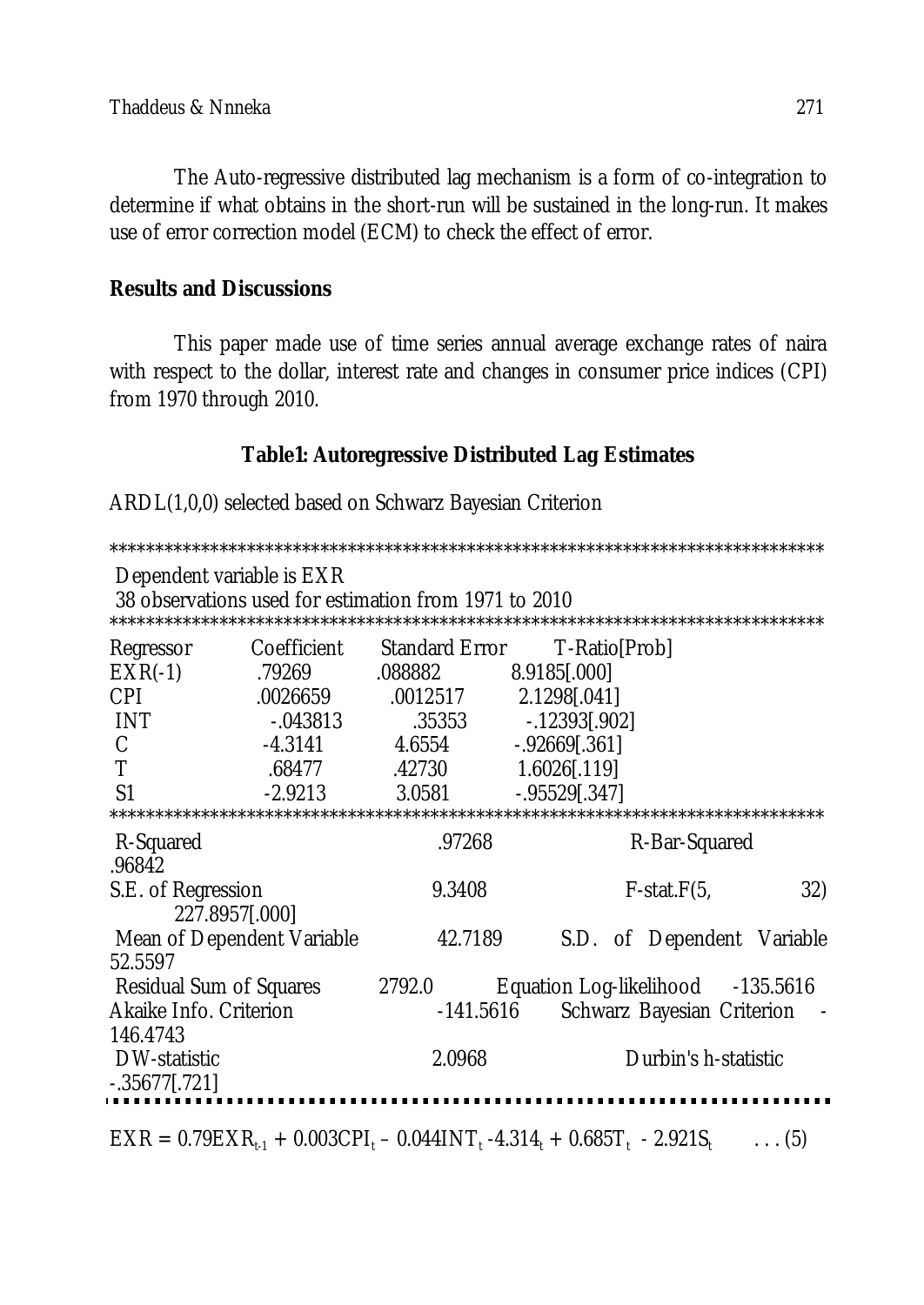Equation 5 and Table 1 shows that at 5% level, inflationary trend (CPI) influences exchange rate changes in positively and significantly, but interest rate (INT) influences exchange rate negatively and insignificantly. This is buttressed by the t-ratio of 2.1298 and probability of 0.041, and t-ratio of -0.1239 and probability of 0.902 respectively. This indicated that we cannot accept the null hypothesis of no significant relationship between inflation (CPI) and exchange rates changes (EXR) but we cannot reject the null hypothesis of no significance relationship between interest rate and exchange rate. In concrete terms, given the R-Bar-Squared  $= 0.96842$ , which implies that 96.84% of total variation in Exchange rate can be explained by the joint variation in independent variables (INT, CPI,  $EXR_{t-1}$ T and  $S_1$ ). The F-statistics of 227.8957 and probability of 0.000 means that globally, the model (equation 5) fits the observed data used for analysis well.Thus, an exchange rate movement positively affects price level changes and negatively affects interest rate in Nigeria in the short run.

It is also clear from Table 1, that previous exchange rate changes is also an important factor in explaining current exchange rate. The beta coefficient is observed to be 0.79269 while the T-ratio was 8.9185 (Probability = 0.000). By inference, Lagged Value of exchange rate positively influences current value of exchange rate. This tends to suggest that the effect of exchange rate in the country follows the partial adjustment distributed – lag mechanism. The proof of the above lies in the evaluation of the adjustment parameter,  $\lambda$  which is defined in terms of  $\lambda = 1 - \beta_z$ . Thus from the results,  $\lambda = 1 - 0.79269 = 0.20731$ . Furthermore, the analysis cannot exclude the negative effects of timer trends (which is also insignificant at 5% level; T-ratio  $=$ 1.6026, Probability = 0.119) and seasonality (which is not significant at 5% level;  $T$ ratio =  $-0.95529$ , Probability = 0.347). The confidence in the model (equation 5) is boosted by the results of the DW statistic of 2.0968 and the Durbin h-statistics of -  $35677$  (probability = .721) indicating that there is no problem of autocorrelation. This can be confirmed from the diagnostic test in Table 3.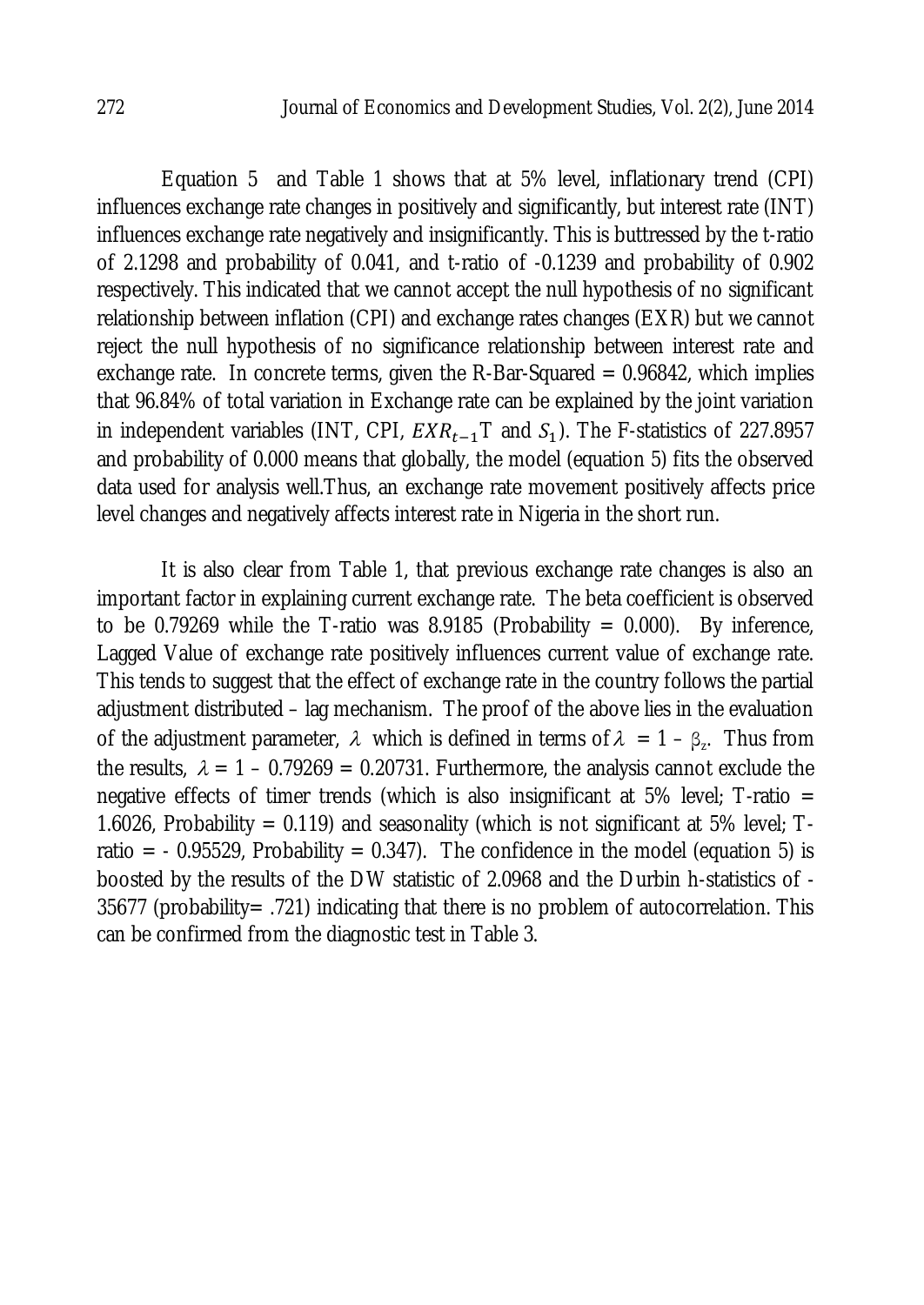### **Table 2: Diagnostic Tests**

\*\*\*\*\*\*\*\*\*\*\*\*\*\*\*\*\*\*\*\*\*\*\*\*\*\*\*\*\*\*\*\*\*\*\*\*\*\*\*\*\*\*\*\*\*\*\*\*\*\*\*\*\*\*\*\*\*\*\*\*\*\*\*\*\*\*\*\*\*\*\*\*\*\*\*\*\*\* \* Test Statistics \* LM Version \* F Version \*\*\*\*\*\*\*\*\*\*\*\*\*\*\*\*\*\*\*\*\*\*\*\*\*\*\*\*\*\*\*\*\*\*\*\*\*\*\*\*\*\*\*\*\*\*\*\*\*\*\*\*\*\*\*\*\*\*\*\*\*\*\*\*\*\*\*\*\*\*\*\*\*\*\*\*\*\* \* A:Serial Correlation  $*CHSO(1) = .11510[.734]$   $*F(1, 31) = .094180[.761]$ \* B: Functional Form \* CHSQ( $1$ ) = 3.3585[.067] \* F(1, 31) = 3.0055[.093] \* C:Normality  $+CHSQ(2) = 636.6223[.000]$  \* Not applicable \* D:Heteroscedasticity \*CHSQ(1)= .11109[.739] \*F(1, 36)= .10555[.747] \*\*\*\*\*\*\*\*\*\*\*\*\*\*\*\*\*\*\*\*\*\*\*\*\*\*\*\*\*\*\*\*\*\*\*\*\*\*\*\*\*\*\*\*\*\*\*\*\*\*\*\*\*\*\*\*\*\*\*\*\*\*\*\*\*\*\*\*\*\*\*\*\*\*\*\*\*\*

A:Lagrange multiplier test of residual serial correlation; B:Ramsey's RESET test using the square of the fitted values

C:Based on a test of skewness and kurtosis of residuals; D:Based on the regression of squared residuals on squared fitted values

### **Panel (2A): Test of Serial Correlation of Residuals (OLS case)**

\*\*\*\*\*\*\*\*\*\*\*\*\*\*\*\*\*\*\*\*\*\*\*\*\*\*\*\*\*\*\*\*\*\*\*\*\*\*\*\*\*\*\*\*\*\*\*\*\*\*\*\*\*\*\*\*\*\*\*\*\*\*\*\*\*\*\*\*\*\*\*\*\*\*\*\*\*\* Dependent variable is EXR List of variables in OLS regression: EXR(-1) CPI INT C TS1 38 observations used for estimation from 1971 to 2010 \*\*\*\*\*\*\*\*\*\*\*\*\*\*\*\*\*\*\*\*\*\*\*\*\*\*\*\*\*\*\*\*\*\*\*\*\*\*\*\*\*\*\*\*\*\*\*\*\*\*\*\*\*\*\*\*\*\*\*\*\*\*\*\*\*\*\*\*\*\*\*\*\*\*\*\*\*\* Regressor Coefficient Standard Error T-Ratio [Prob] OLS RES(-1) -.059717 .19459 -.30689[.761] \*\*\*\*\*\*\*\*\*\*\*\*\*\*\*\*\*\*\*\*\*\*\*\*\*\*\*\*\*\*\*\*\*\*\*\*\*\*\*\*\*\*\*\*\*\*\*\*\*\*\*\*\*\*\*\*\*\*\*\*\*\*\*\*\*\*\*\*\*\*\*\*\*\*\*\*\*\* Lagrange Multiplier Statistic CHSQ(1)= .11510[.734]  $F(1, 31) = .094180[.761]$ \*\*\*\*\*\*\*\*\*\*\*\*\*\*\*\*\*\*\*\*\*\*\*\*\*\*\*\*\*\*\*\*\*\*\*\*\*\*\*\*\*\*\*\*\*\*\*\*\*\*\*\*\*\*\*\*\*\*\*\*\*\*\*\*\*\*\*\*\*\*\*\*\*\*\*\*\*\* **Panel 2(B): Autoregressive Conditional Heteroscedasticity Test of Residuals (OLS Case)** \*\*\*\*\*\*\*\*\*\*\*\*\*\*\*\*\*\*\*\*\*\*\*\*\*\*\*\*\*\*\*\*\*\*\*\*\*\*\*\*\*\*\*\*\*\*\*\*\*\*\*\*\*\*\*\*\*\*\*\*\*\*\*\*\*\*\*\*\*\*\*\*\*\*\*\*\*\* Dependent variable is EXR List of the variables in the regression: EXR(-1) CPI INT C T S1 38 observations used for estimation from 1971 to 2010 \*\*\*\*\*\*\*\*\*\*\*\*\*\*\*\*\*\*\*\*\*\*\*\*\*\*\*\*\*\*\*\*\*\*\*\*\*\*\*\*\*\*\*\*\*\*\*\*\*\*\*\*\*\*\*\*\*\*\*\*\*\*\*\*\*\*\*\*\*\*\*\*\*\*\*\*\*\* Lagrange Multiplier Statistic  $\begin{array}{c} \text{CHSO}(1) = .010191[.920] \\ \text{F Statistic} \end{array}$ F Statistic F (1, 31)= .0083160[.928]......................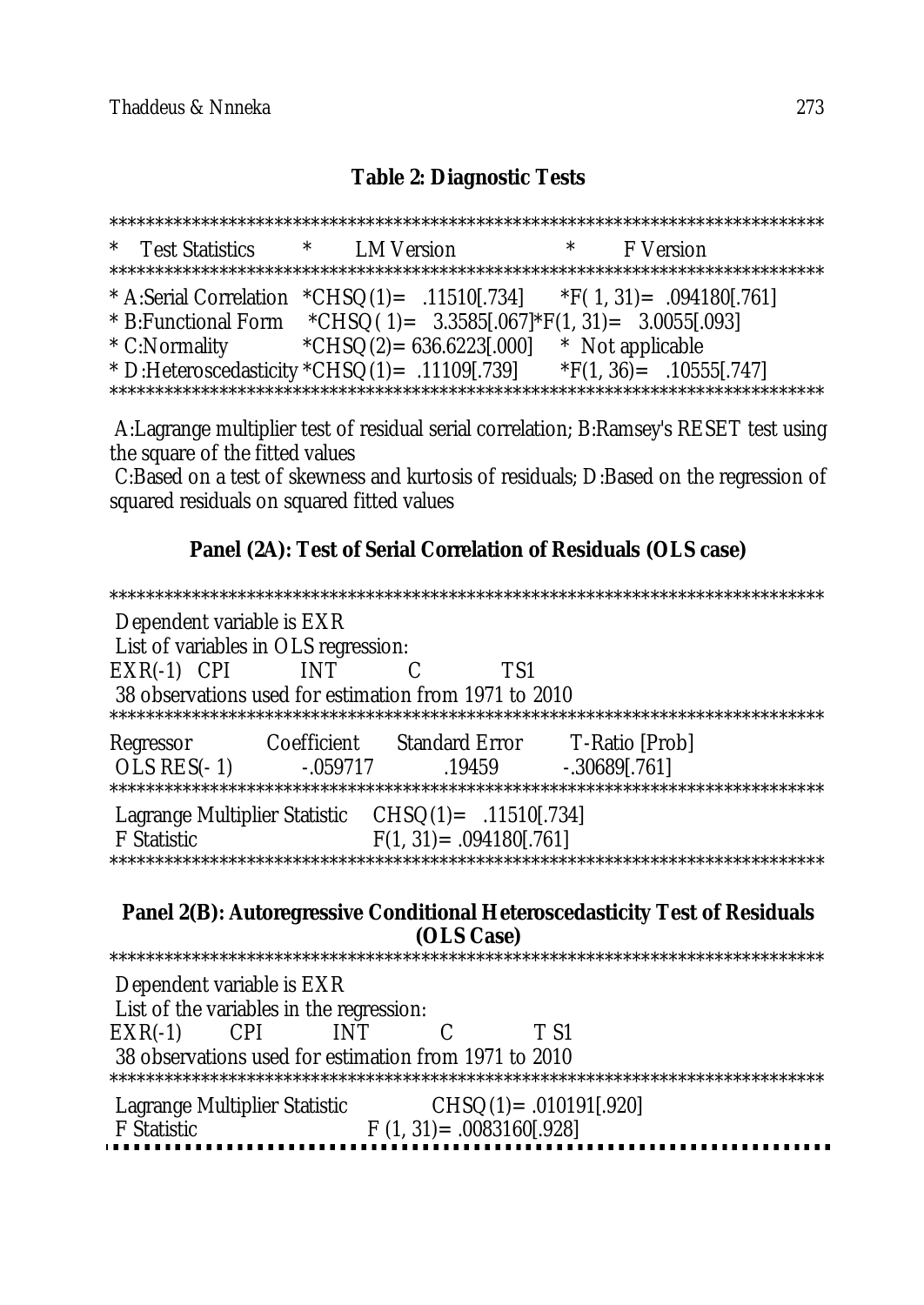#### **Panel (2C): Variable Deletion Test (ARDL case)**

| Dependent variable is EXR<br>List of the variables deleted from the regression:<br>S1<br>38 observations used for estimation from 1971 to 2010 |           |                            |                                          |  |  |  |
|------------------------------------------------------------------------------------------------------------------------------------------------|-----------|----------------------------|------------------------------------------|--|--|--|
| Regressor                                                                                                                                      |           |                            | Coefficient Standard Error T-Ratio[Prob] |  |  |  |
| $EXR(-1)$                                                                                                                                      |           | 78609 .088495 8.8829[.000] |                                          |  |  |  |
| CPI .0028131                                                                                                                                   |           | .0012405 2.2676[.030]      |                                          |  |  |  |
| <b>INT</b>                                                                                                                                     | $-050126$ |                            |                                          |  |  |  |
| C                                                                                                                                              |           | -5.7152 4.4125             | $-1.2952$ [.204]                         |  |  |  |
|                                                                                                                                                |           | .68977 .42670              | $1.6165$ [.116]                          |  |  |  |
|                                                                                                                                                |           |                            |                                          |  |  |  |
| Joint test of zero restrictions on the coefficients of deleted variables:                                                                      |           |                            |                                          |  |  |  |
| Lagrange Multiplier Statistic CHSQ(1) = 1.0536[.305]                                                                                           |           |                            |                                          |  |  |  |
| Likelihood Ratio Statistic $CHSO(1) = 1.0685[.301]$                                                                                            |           |                            |                                          |  |  |  |
| F Statistic                                                                                                                                    |           | $F(1, 32) = .91258[.347]$  |                                          |  |  |  |
|                                                                                                                                                |           |                            |                                          |  |  |  |
| $EXR = 0.79EXR_{t,1} + 0.003CPI_t - 0.05INT_t - 5.715_t + 0.69T_t$<br>(6)                                                                      |           |                            |                                          |  |  |  |

The global utility of the equation 6 is lent credence by the results of the four diagnostic tests summarized in Table 2. From the results, it can be seen from Panel 2(A), that the serial correlation tests revealed a chi-square value of .11510 with a probability of 0.734 for the Langrangian multiplier test and F-statistic of .094180 with a probability of 0.761 for the F-Test. The associated probabilities indicate the acceptance of the hypothesis of no serial correlation problems. Given these, we have no reason to worry about autocorrelation or serial correlation problems. Secondly, in Panel 2(B), the heteroscedasticity test -recorded similar results. The observed CHSQ for the LM-Test was 0.010191 (probability 0.920), while the F-statistic for the F-test was 0.0083160 (probability = 0.928). These are not significant at 1%, 5%, or even 10%, thus, we cannot reject the null hypothesis of no heteroscedasticity problem. By inference, the assumption of homoscedasticity is hereby sustained. In Panel 2 (B), the functional form was tested with the RAMSEY's Reset Test and the results reveal the Chi-Square value of 1.0536 with probability of 0.305 for the LM-Test. The F-Test recorded an F-statistic of 0.91258 with probability of 0.347. These are not significant at the conventional 1%, 5%, or even 10% levels. Thus, we cannot reject the hypothesis of no appropriate functional form.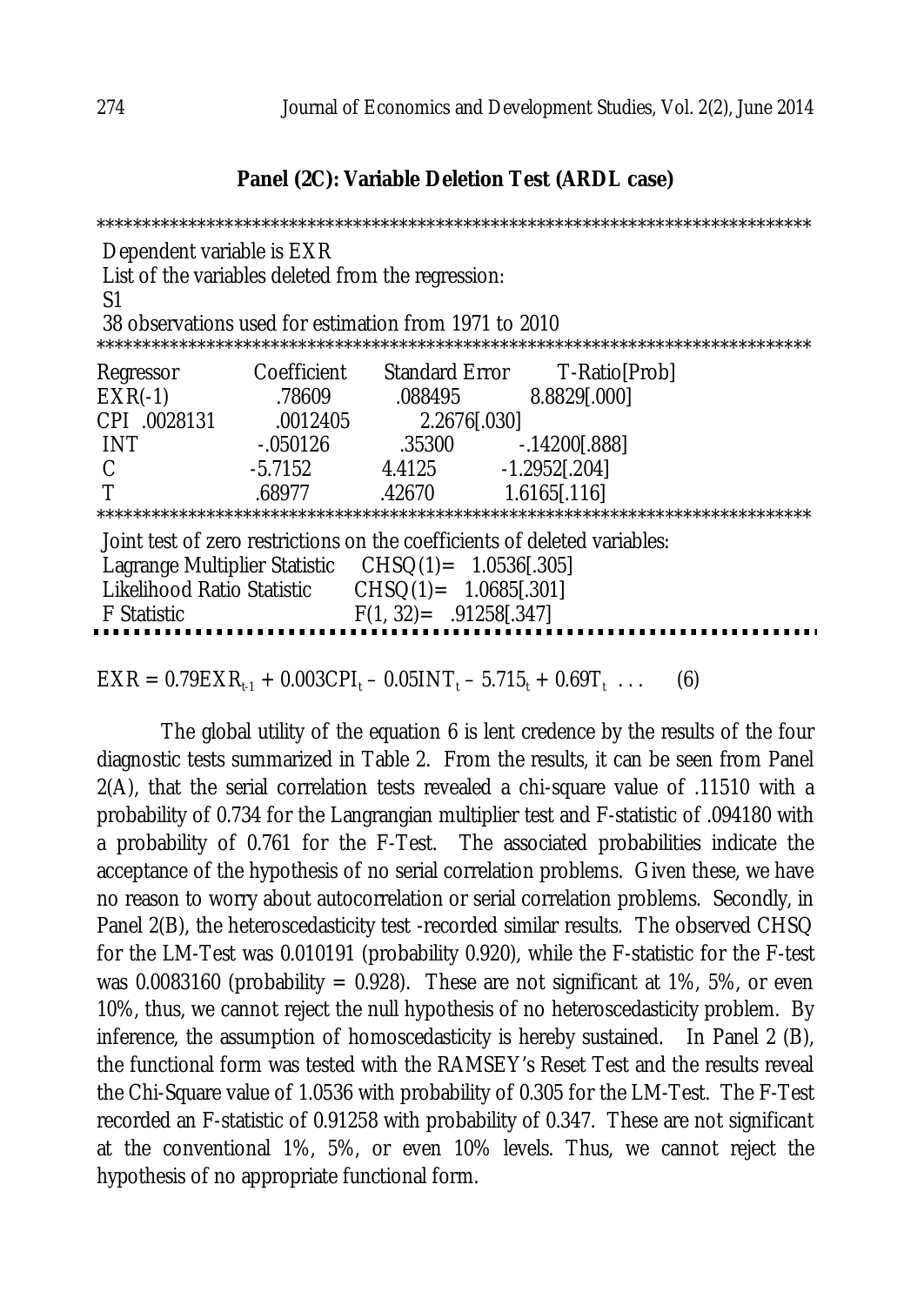However, the normality test is not satisfactory, given the high value of chi square and very low probability of 636.6223 (0.000). Notwithstanding the normality problem, we can confidently say that the model (equation 6) possessed a very good predictive, explanatory, analytical utility. Thus, we can embark on the relative statistical analysis.

# **Table 3: Estimated Long Run Coefficients using the ARDL Approach**

ARDL (1,0,0) selected based on Akaike Information Criterion

| Dependent variable is EXR<br>38 observations used for estimation from 1971 to 2010 |             |          |                               |  |  |  |
|------------------------------------------------------------------------------------|-------------|----------|-------------------------------|--|--|--|
| Regressor                                                                          | Coefficient |          | Standard Error T-Ratio [Prob] |  |  |  |
| CPI                                                                                | .012860     | .0052561 | 2.4466[.020]                  |  |  |  |
| <b>INT</b>                                                                         | $-21135$    | 1.6574   | $-0.12752[0.899]$             |  |  |  |
| C                                                                                  | $-20.8104$  | 21.2403  | $-0.97976[0.335]$             |  |  |  |
|                                                                                    | 3.3032      | 1.1757   | 2.8095[.008]                  |  |  |  |
|                                                                                    | $-14.0919$  | 16.3701  | $-0.86083[0.396]$             |  |  |  |
| **********************                                                             |             |          |                               |  |  |  |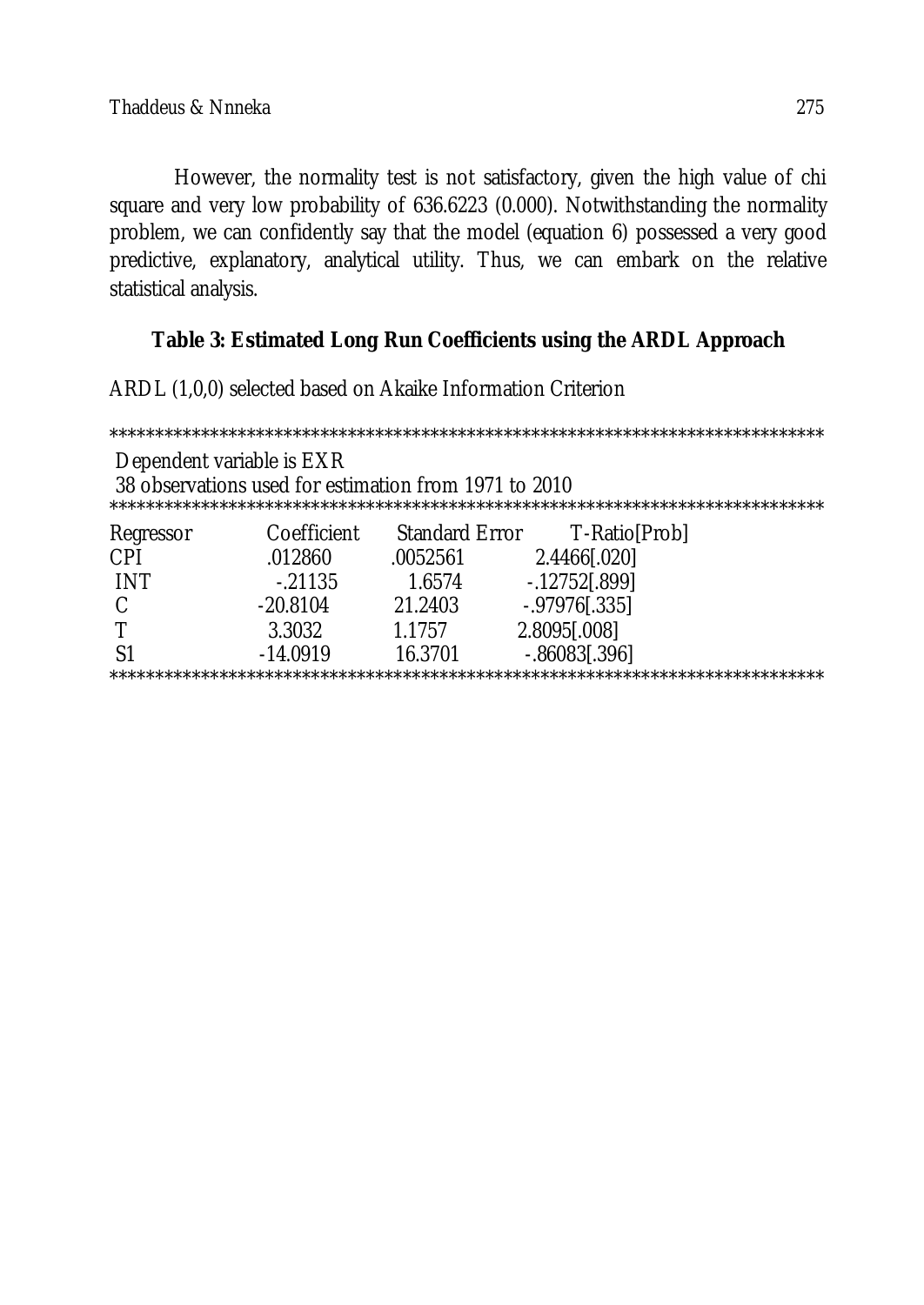# **Table 4: Error Correction Representation for the Selected ARDL Model**

ARDL(1,0,0) selected based on Schwarz Bayesian Criterion \*\*\*\*\*\*\*\*\*\*\*\*\*\*\*\*\*\*\*\*\*\*\*\*\*\*\*\*\*\*\*\*\*\*\*\*\*\*\*\*\*\*\*\*\*\*\*\*\*\*\*\*\*\*\*\*\*\*\*\*\*\*\*\*\*\*\*\*\*\*\*\*\*\*\*\*\*\* Dependent variable is dEXR 38 observations used for estimation from 1971 to 2010 \*\*\*\*\*\*\*\*\*\*\*\*\*\*\*\*\*\*\*\*\*\*\*\*\*\*\*\*\*\*\*\*\*\*\*\*\*\*\*\*\*\*\*\*\*\*\*\*\*\*\*\*\*\*\*\*\*\*\*\*\*\*\*\*\*\*\*\*\*\*\*\*\*\*\*\*\*\* Regressor Coefficient Standard Error T-Ratio[Prob] d CPI .0026659 .0012517 2.1298[.041] dINT -.043813 .35353 -.12393[.902]<br>dC -4.3141 4.6554 -.92669[.361] dC -4.3141 4.6554 -.92669[.361]<br>dT .68477 .42730 1.6026[.119] 1.6026[.119] dS1 -2.9213 3.0581 -.95529[.347] ecm(-1) -.20731 .088882 -2.3324[.026] \*\*\*\*\*\*\*\*\*\*\*\*\*\*\*\*\*\*\*\*\*\*\*\*\*\*\*\*\*\*\*\*\*\*\*\*\*\*\*\*\*\*\*\*\*\*\*\*\*\*\*\*\*\*\*\*\*\*\*\*\*\*\*\*\*\*\*\*\*\*\*\*\*\*\*\*\*\* List of additional temporary variables created:  $dEXR = EXR-EXR(-1)$  $d$  CPI = CPI - CPI (-1)  $dINT = INT-INT(-1)$  $dC = C - C(-1)$  $dT = T - T(-1)$  $dS1 = S1-S1(-1)$ ecm = EXR -.012860\* CPI + .21135\*INT + 20.8104\*C -3.3032\*T + 14.0919\*S1 \*\*\*\*\*\*\*\*\*\*\*\*\*\*\*\*\*\*\*\*\*\*\*\*\*\*\*\*\*\*\*\*\*\*\*\*\*\*\*\*\*\*\*\*\*\*\*\*\*\*\*\*\*\*\*\*\*\*\*\*\*\*\*\*\*\*\*\*\*\*\*\*\*\*\*\*\*\* R-Squared .25571 R-Bar-Squared .13942 S.E. of Regression 8.3408 F-stat. F(5, 32) 2.1988[.079] Mean of Dependent Variable 3.1016 S.D. of Dependent Variable 10.0691 Residual Sum of Squares 2792.0 Equation Log-likelihood -135.5616<br>Akaike Info. Criterion -141.5616 Akaike Info. Criterion - 141.5616 Schwarz Bayesian Criterion - 146.4743 DW-statistic 2.0968 \*\*\*\*\*\*\*\*\*\*\*\*\*\*\*\*\*\*\*\*\*\*\*\*\*\*\*\*\*\*\*\*\*\*\*\*\*\*\*\*\*\*\*\*\*\*\*\*\*\*\*\*\*\*\*\*\*\*\*\*\*\*\*\*\*\*\*\*\*\*\*\*\*\*\*\*\*\*

R-Squared and R-Bar-Squared measures refer to the dependent variable dEXR and in cases where the error correction model is highly restricted, these measures could become negative.

 $\Delta \textsf{EXR} = +$  0.003 $\Delta \text{CPI}_\text{t}$  – 0.044 $\Delta \text{INT}_\text{t}$  -  $\Delta 4.314_\text{t}$  + 0.685 $\Delta \text{T}_\text{t}$  - 2.921 $\Delta \text{S}_\text{t}$ - 0.21ECM $_{\text{t-1}}$ .. . (7)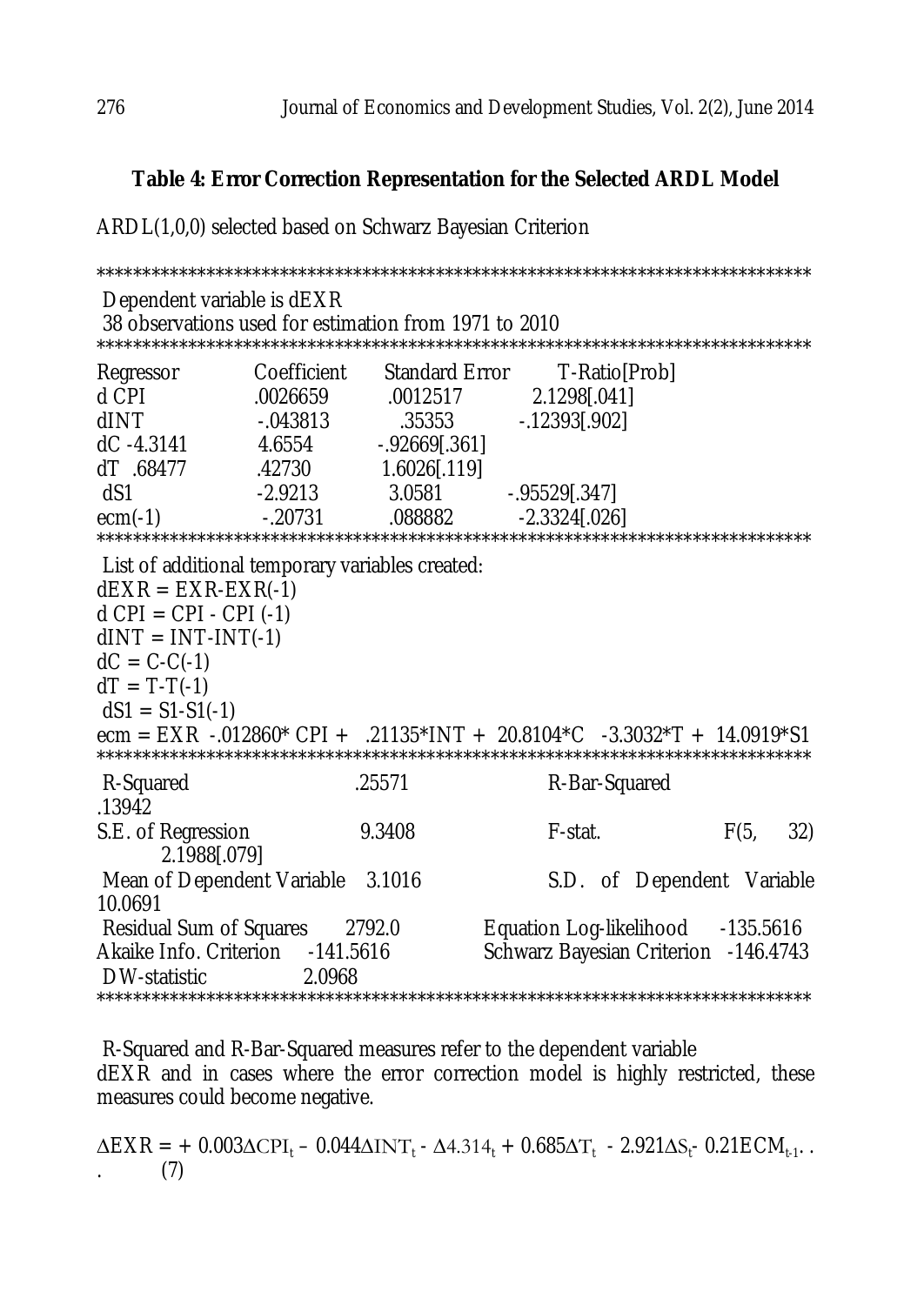Table 3and equation 7 shows the long- run relationship between the exchange rate (dependent), interest rate, inflation and others. The observed beta-coefficient of 0.12860 posts a t-statistic and probability of 2.2466 (0.020) for inflation which is significant at 5% level and beta-coefficient of 0.21135 posts a t-statistic and probability of -0.12752 (0.899) for interest rate, which is insignificant and negative. This shows that the positive and significant relationship which was recorded at the short run between exchange rate and inflation persists even in the long run. Also, the negative and insignificant relationship between exchange rate and interest rate persists in the long-run. This implies that there exist long run equilibrium relationships among the variables. The trend in the economy over time also persists in their effects on the changes in exchange rates. The negative and insignificant effects of seasonality are also sustained in the long run.

The result of error correction representations for the model is summarized in Table 4 above. Casting the variables in their first difference and estimating the arising model shows the effect of first differenced inflation (CPI) on exchange rates is also positive and significant while interest rate is negative and insignificant.Thus, changes in the variables move in the same direction, for both the short run and long run. The error connection model (ECM (-1)) is negative and significant at beta-coefficient of-0.20731 and t-stat of -2.3324 (0.026). All in all, in the face of insignificant and positive time trends, negative and insignificant seasonality and possible partial adjustment effects, changes in exchange rate trends in the Nigerian economy influences inflationary trends positively, but has no significant influence on the interest rate. Equation 6 states that exchange rate  $(EXR_t)$  is a positive linear function of inflation (CPI), interest rate, previous level of exchange rate (EXR t-1), time trends and seasonal variations in the economy.

# **Conclusion**

The paper set out to investigate the inter-relationships existing between exchange rates movements, interest rate and inflation in Nigeria. It made of the autoregressive distributed lag (ARDL) approach to co-integrate the variables. Five Linear modelswere specified for the above purpose. Applying the global statistical analysis and relevant diagnostic tests two models were eliminated – the linear – forms for exchange rates. The remaining two equations were found useful for our further analysis.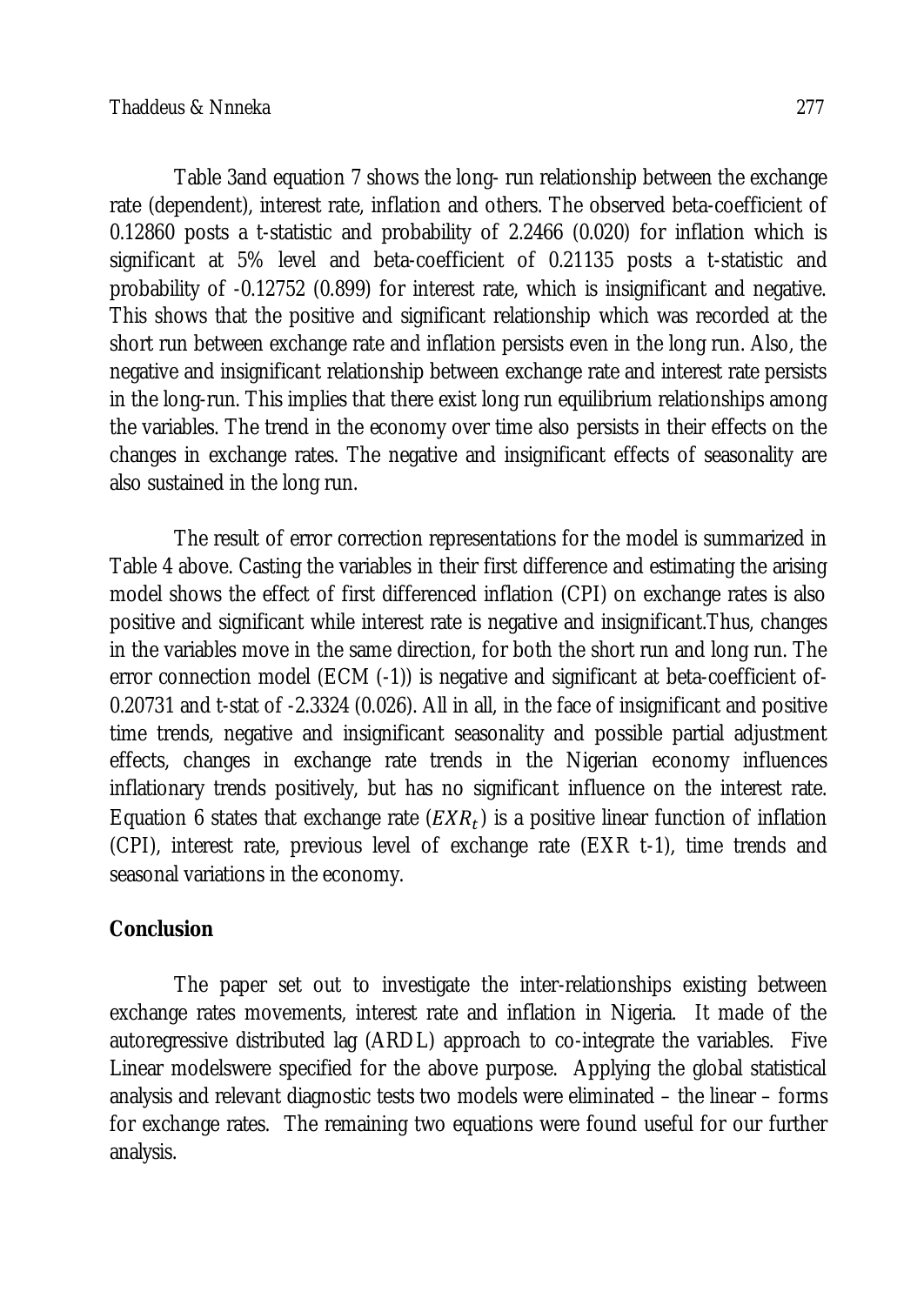The results indicated that from the estimation of model 1, the previous year exchange rate and inflation (CPI) variables were revealed as important proxies for explaining variations in exchange rates' levels in Nigeria, while interest rate (INT) has no significant influence. Also, these relationships can be sustained in the long-run as shown by the ARDL estimate result in Table 3 and equation 7.

# **Recommendations**

Following the nature of relationship between exchange rate exchange rates interest rate and inflation in Nigeria, it is indicative that a policy thrust that focuses on only one variable will prove inadequate. Thus, the much trumpeted inflation – targeting becomes grossly deficient for the purposes of developing a sustainable exchange rate regime.In another development, targeting only exchange rates would also prove inadequate.

It is therefore be recommended that Nigeria would be better off, if her monetary authorities consider a policy thrust that targets both exchange rates and inflation, as well as maintain a stable interest rate regime. The advantage of this is not unconnected with the tendency to put both the domestic and international sectors into consideration while crafting the monetary policy of the country.

# **References**

- Abdul Rashid & Husain, F. (2010). Capital Inflows, Inflation and Exchange Rate Volatility: An Investigation for Linear and Nonlinear Causal Linkages Pakistan Institute of Development Economics Islamabad (PIDE) Working Papers; No. 63.
- Achsani, N.A.,Jayanthy, A., Fauzi, F. A., & Abdullah, P. (2010).The Relationship between Inflation and Real Exchange Rate; Comparative Study between ASEAN+3, the EU and North America.European Journal of Economics, Finance and Administrative Sciences.Issue 18.
- Alpanda, S., Kotze, K, and Woglom, G. (2010).The role of the exchange rate in model for the South African economy.South African Journal of Economics. Vol. 78:2.
- Alex .H. and Innes .M. (2006).The relationship between interest rates and inflation in South Africa.Revisiting Fishers' Hypothesis.Euro Journals Publishers Inc.
- Alum, T. (2012).Exchange rate and foreign interest rate linkage for Sub- Saharan Africa Floaters.IMF Working Paper.
- Bergen, J. V. (2010). 6 Factor that Influence Exchange Rates.Investopedia, http://www.investopedia.com/article/basic/04/050704.asp#axzz288SmcagR
- Carrera, J. and Restout, R. (2008).Long-run determinant of real exchange rate in Latin-America, GATE (Grouped' Analysis de theory Economique) Working paper 08-11.